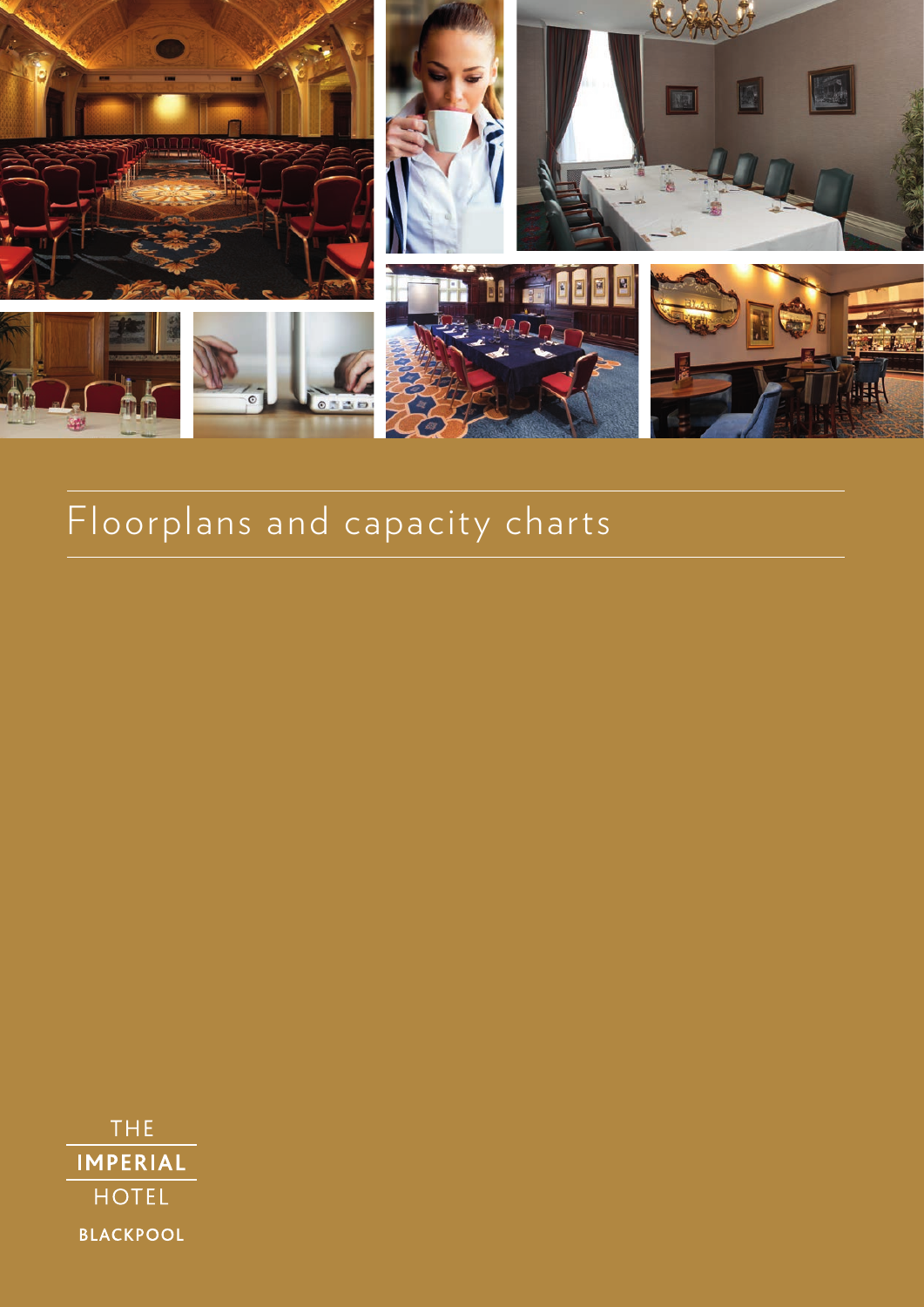

## **A AERIAL SOCKET TELEPHONE POINT**

## Floorplans Floorplans